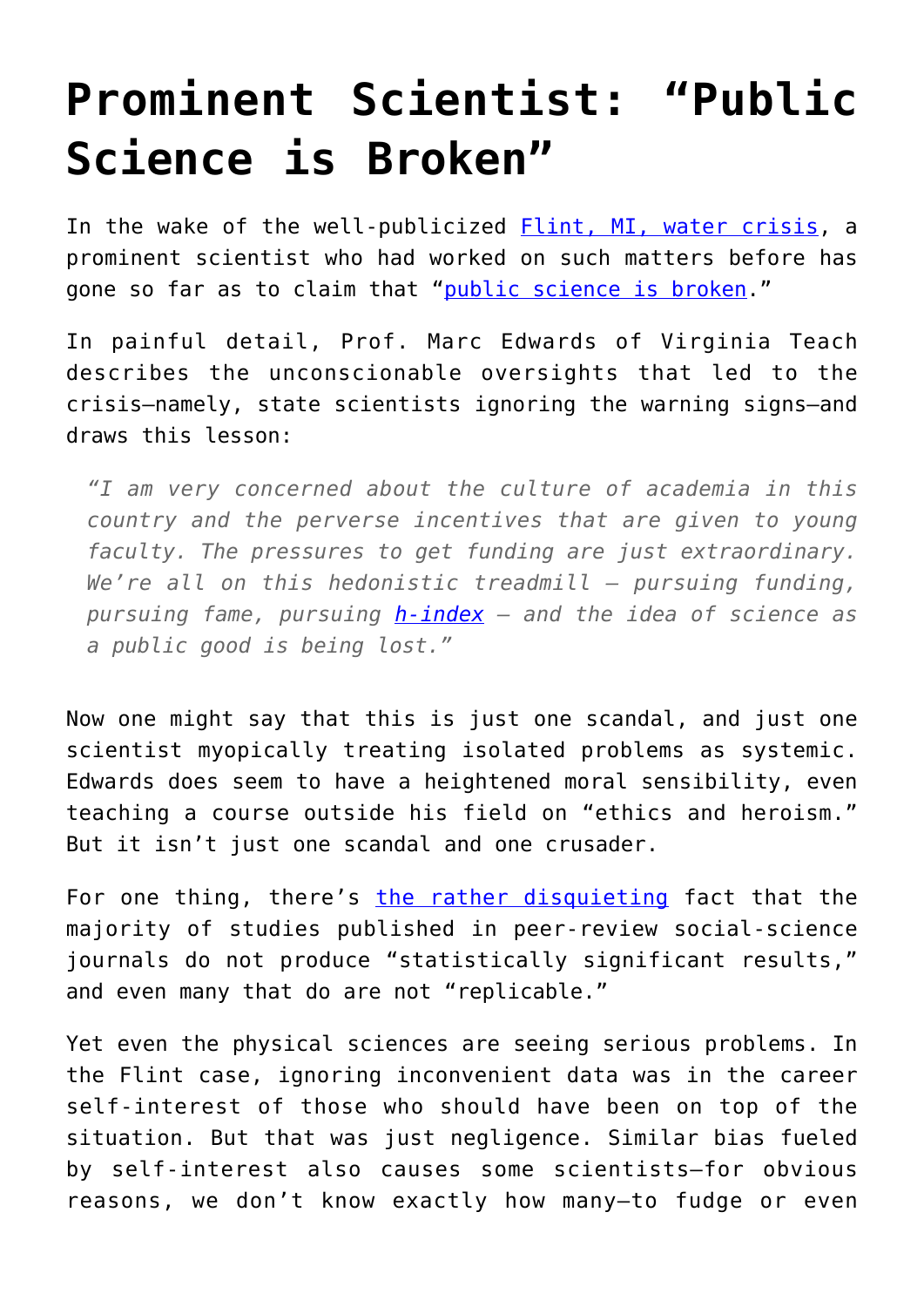fabricate data outright. Most of us know of at least one such case.

The current issue of *The New Yorker* offers [a shocking story](http://www.newyorker.com/magazine/2016/02/29/the-stem-cell-scandal) about one of the latest cases. The story is rich with human drama as well as science. The exposure and collapse of a nowdiscredited stem-cell research program that had won the backing of several prominent Japanese and American scientists, had been conducted under the auspices of two universities, and had been published in 2013 by *Nature,* the world's most prestigious science journal, resulted in the suicide of one of Japan's most respected researchers. *Nature* retracted the paper less than a year after its publication, and the scandal hasn't entirely killed efforts to make adult stem cells "pluripotent" (i.e., able to produce any type of cell) like embryonic stem cells. But it has made the whole topic, at least temporarily, radioactive for scientists. That retards research. It's selfdestructive.

One might say, of course, that the system actually worked in this case. Yes, people fudged and lied, but failure to replicate their results led to their research being discredited. That's what the scientific method is supposed to do, isn't it?

Well yes. But things don't always work that way.

The biggest example of where it doesn't seem to be working very well is climate science. Huge political and economic decisions hinge on the currently orthodox view that human burning of fossil fuels has been the *primary* driver of the seemingly modest increase in average global air temperature measured since 1850. That rise does account for such phenomena as melting polar ice, which leads to a rise in ocean levels, which leads to eroding coastlines. And we've all heard about other potentially calamitous effects of "global warming." Indeed, sometimes it seems that everything we dislike about the weather and the beach is attributed to global warming—even